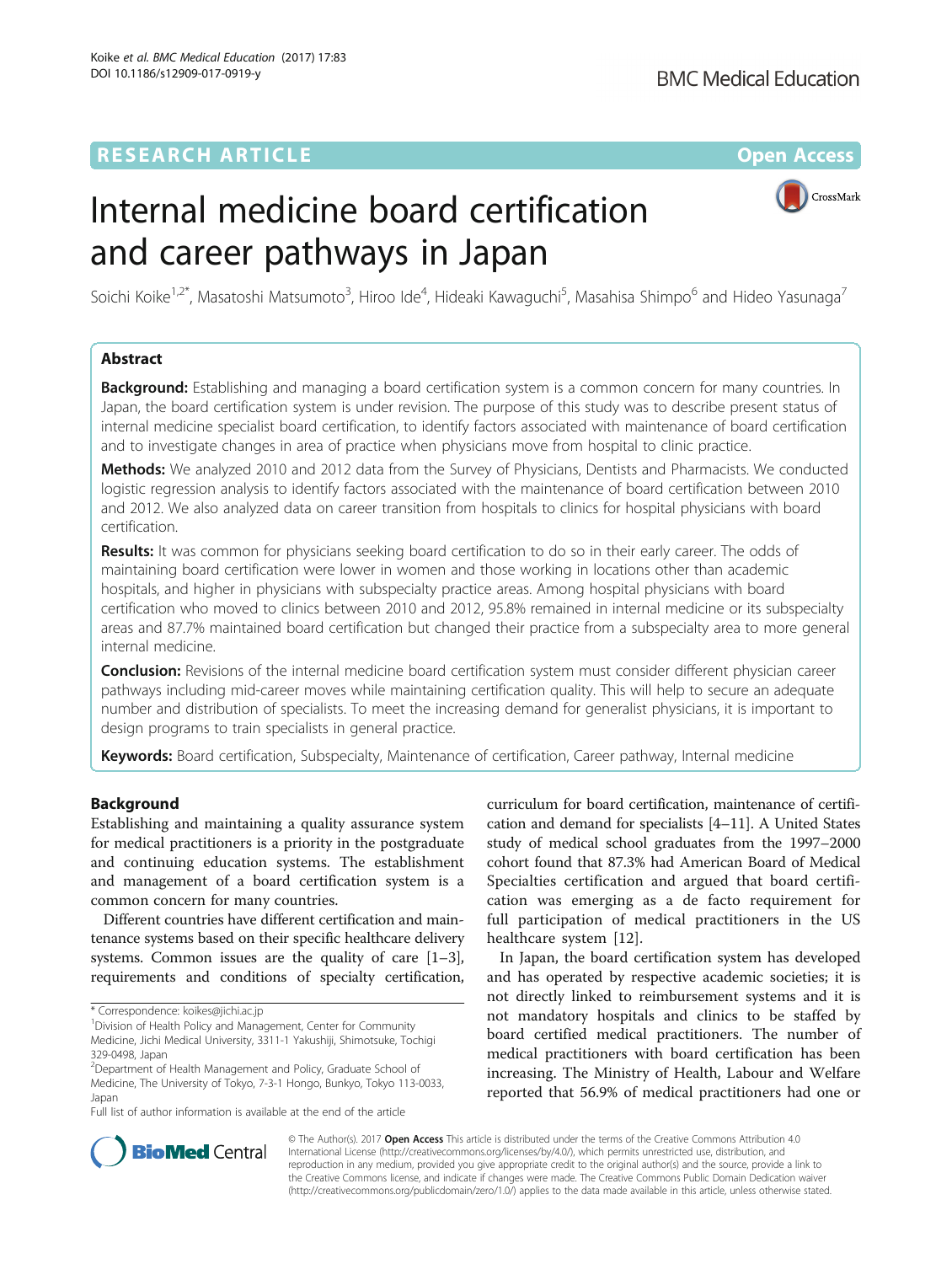<span id="page-1-0"></span>more board certifications in 2014 [\[13](#page-6-0)], a 2.9% increase from 2012 [[14\]](#page-6-0). The Commission on the Reform of the Board Certified System recommended that awareness be raised of the need for standardization that a quality assurance system of board certification be established and that maldistribution of board certified medical practitioners be addressed. It was also recommended that an independent organization for certification of specialists and training programs be established. A two-tier board system for basic and subspecialty board certification has been proposed, with basic certification mandatory before subspecialty board certification. It was also recommended to establish general practice as a basic area of board certification [[15\]](#page-6-0).

It was planned that the new system would be implemented from 2017; however, relevant stakeholders have not yet reached agreement and implementation has been postponed. In December 2016, the Japanese Medical Specialty Board released its Guidelines for Board Certification. It requires at least 5 years of training (including 2 years of postgraduate clinical training) after medical practitioner registration and successful completion of the training program for basic board certification. The duration of certification is 5 years, and is renewable if the requirements for maintenance of board certification are met [[16\]](#page-6-0).

The internal medicine board certification system was first introduced in 1968 as Fellow/Board Certified Membership of the Japanese Society of Internal Medicine. It required physicians to complete 5 years of training at accredited educational facilities and pass and examination. The system for internal medicine subspecialty board certification followed; there are now 13 subspecialties in internal medicine [[17](#page-6-0)]. In 1994 "board-certified specialists in internal medicine" became known as "certified physicians and board-certified specialists in general internal medicine" [[18](#page-6-0)]. Concurrently with the government commission's recommendations, the Japanese Society of Internal Medicine revised the quantity of training required to achieve specialist board certification by requiring 3 years of training in internal medicine after 2 years of postgraduate clinical training had been completed, increased from a period of 3 years of training that included 2 years of postgraduate clinical training to become Board Certified Member of the Society.

Analysis of the physician career pathway can inform the design of human resources systems. Japan has an aging population that will require greater availability of family and general medicine. The demand for board certification will also increase. The internal medicine career pathway will change under these circumstances. There have been several studies of the Japanese board certification systems in surgery [\[19](#page-6-0), [20\]](#page-6-0), cerebrovascular surgery [\[21](#page-6-0)], anesthesiology [[22\]](#page-6-0), head and neck surgery [[23\]](#page-6-0), and consultation-liaison psychiatry [\[24\]](#page-6-0). In our previous study of surgeons, we found that the odds of women maintaining board certification was lower, even after adjusting for other factors. As the proportion of Japanese physicians is increasing, there is increasing interest in career differences between men and women in internal medicine [\[20](#page-6-0)].

The purpose of this study was to investigate the current status of board certification in internal medicine, identify factors associated with the maintenance of board certification, and to analyze change of practice area when internal medicine specialists left hospitals to practice in clinics. Finally, we also aimed to discuss the potential policy implications of our findings.

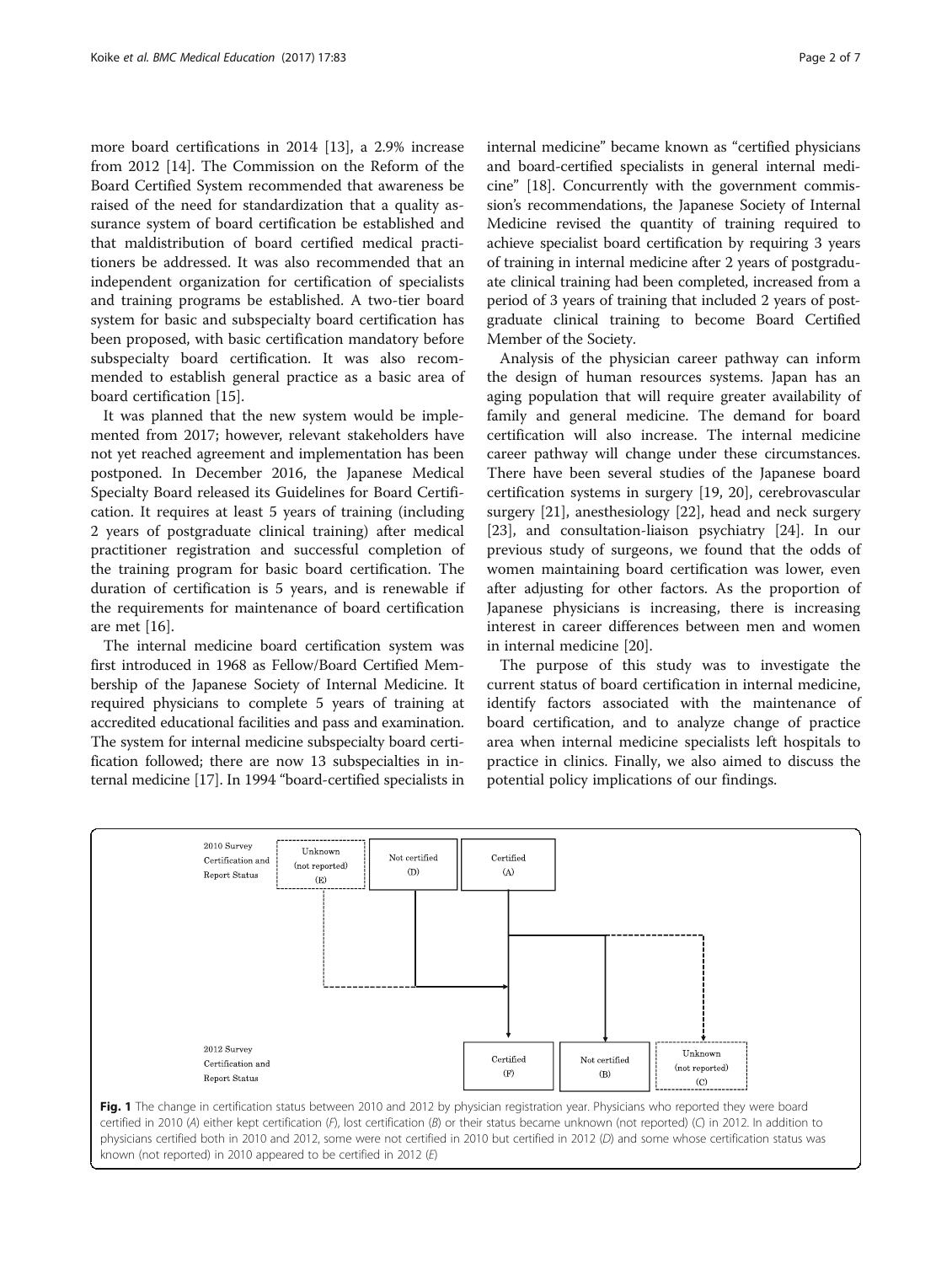## <span id="page-2-0"></span>Methods

To examine the current status and dynamics of board certification in internal medicine, factors associated with maintenance of board certification, and the career transitions of hospital-based specialists, we merged the data of the 2010 and 2012 Survey of Physicians, Dentists and Pharmacists. The Survey of Physicians, Dentists and Pharmacists is a national census survey of physicians conducted every 2 years by the Ministry of Health, Labour and Welfare. In Japan, all licensed medical practitioners are required to report their working status in the biannual Survey of Physicians, Dentists and Pharmacists. Although the survey was designed as a census, the estimated reporting rate for the 2000 survey was 90.3% [\[25\]](#page-6-0). The survey collects the following self-reported snapshot data about each physician on December 31: sex; date of birth; place of work; type of working facilities; area of practice and board certification status. Survey form is available from the Ministry's website [[26\]](#page-6-0). We obtained permission from the Ministry to analyze the survey data.

To examine the dynamics of board certification, we analyzed changes in board certification status between 2010 and 2012 survey in nine sub cohorts based on their year of registration (defined as those who registered as medical practitioners in or before 1972, then in seven 5 year cohorts from 1973 to 1977 to 2008–2012)(Fig. [1](#page-1-0)). To examine factors associated with maintenance of board certification, data for the 37,219 physicians who reported that they held board certification in internal medicine were analyzed. We conducted logistic regression analysis to identify factors such as sex, years of experience  $(0-9, 10-19, 20-29, 30-39, 40-49, 30 \ge 50)$ , workplace (academic hospital, other hospital, clinics or others), type of municipality (city, town or village), and area of practice (internal medicine, subspecialty area in internal medicine) associated with the odds of maintenance of certification. These factors were assessed using 2010 data. Maintenance of board certification was defined as certification in at least one area of internal medicine in both 2010 and 2012 (these could be different areas). Then, status of career transition of board-certified physicians from hospital in 2010 ( $n = 24,788$ ), practice area distribution and board certification status for physicians who moved from hospitals to clinics ( $n = 1063$ ) were also analyzed.

All physicians would report their area of practice, and those who were board certified would report their area of certification; however, some may have been practicing in areas in which they were not board certified. We defined internal medicine physicians as those reported their *main area of practice* as internal medicine, respiratory medicine, cardiology, gastroenterological medicine, nephrology, neurology, diabetes and metabolism, hematology,

#### Table 1 Characteristics of study subjects

|                |                                                | 2010 report<br>$(n = 104, 193)$ |      | 2012 report<br>$(n = 107, 105)$ |      |
|----------------|------------------------------------------------|---------------------------------|------|---------------------------------|------|
| Sex (n, %)     |                                                |                                 |      |                                 |      |
|                | Male                                           | 87,969                          | 84.4 | 89,611                          | 83.7 |
|                | Female                                         | 16,224                          | 15.6 | 17,494                          | 16.3 |
|                | Years of experience (mean, standard deviation) |                                 |      |                                 |      |
|                |                                                | 24.2                            | 14.7 | 24.5                            | 14.6 |
|                | Type of municipality (n, %)                    |                                 |      |                                 |      |
|                | Special wards                                  | 36,303                          | 34.8 | 38,823                          | 36.2 |
|                | Cities                                         | 60,871                          | 58.4 | 61,520                          | 57.4 |
|                | Towns and villages                             | 7,019                           | 6.7  | 6,762                           | 6.3  |
|                | Type of medical institution (n, %)             |                                 |      |                                 |      |
|                | Academic hospitals                             | 13,717                          | 13.2 | 14,480                          | 13.5 |
|                | Other hospitals                                | 43,967                          | 42.2 | 45,948                          | 42.9 |
|                | Clinics and others                             | 46,509                          | 44.6 | 46,677                          | 43.6 |
|                | Main area of practice (n, %)                   |                                 |      |                                 |      |
|                | Internal medicine                              | 61,877                          | 59.4 | 61,177                          | 57.1 |
|                | Gastroenterological medicine                   | 12,188                          | 11.7 | 13,080                          | 12.2 |
|                | Cardiology                                     | 10,829                          | 10.4 | 11,541                          | 10.8 |
|                | Respiratory medicine                           | 4944                            | 4.7  | 5337                            | 5.0  |
|                | Neurology                                      | 4094                            | 3.9  | 4361                            | 4.1  |
|                | Diabetes and metabolism                        | 3488                            | 3.3  | 3966                            | 3.7  |
|                | Nephrology                                     | 3085                            | 3.0  | 3492                            | 3.3  |
|                | Hematology                                     | 2118                            | 2.0  | 2353                            | 2.2  |
|                | Rheumatology                                   | 1058                            | 1.0  | 1228                            | 1.1  |
|                | Infectious diseases                            | 303                             | 0.3  | 367                             | 0.3  |
|                | Allergy                                        | 209                             | 0.2  | 203                             | 0.2  |
|                | Board-certified physicians (n, %)              |                                 |      |                                 |      |
|                | General internal medicine                      | 13,896                          | 13.3 | 13,607                          | 12.7 |
|                | Gerontology                                    | 936                             | 0.9  | 975                             | 0.9  |
|                | Gastroenterological medicine                   | 11,283                          | 10.8 | 12,090                          | 11.3 |
|                | Hepatology                                     | 3097                            | 3.0  | 3583                            | 3.3  |
|                | Cardiology                                     | 9150                            | 8.8  | 9884                            | 9.2  |
|                | Respiratory medicine                           | 3602                            | 3.5  | 4027                            | 3.8  |
|                | Neurology                                      | 3285                            | 3.2  | 3555                            | 3.3  |
|                | <b>Diabetes</b>                                | 3374                            | 3.2  | 3763                            | 3.5  |
|                | Metabolism                                     | 1293                            | 1.2  | 1399                            | 1.3  |
|                | Nephrology                                     | 2347                            | 2.3  | 2622                            | 2.4  |
|                | Hematology                                     | 1876                            | 1.8  | 2055                            | 1.9  |
|                | Rheumatology                                   | 1407                            | 1.4  | 1618                            | 1.5  |
|                | Infectious diseases                            | 615                             | 0.6  | 696                             | 0.6  |
|                | Allergy                                        | 1196                            | 1.1  | 1301                            | 1.2  |
|                | Number of board certifications (n, %)          |                                 |      |                                 |      |
|                | None                                           | 65,150                          | 62.5 | 65,045                          | 60.7 |
| 1              |                                                | 24,149                          | 23.2 | 26,518                          | 24.8 |
| $\overline{2}$ |                                                | 11,902                          | 11.4 | 12,381                          | 11.6 |
| $\geq$ 3       |                                                | 2992                            | 2.8  | 3161                            | 2.9  |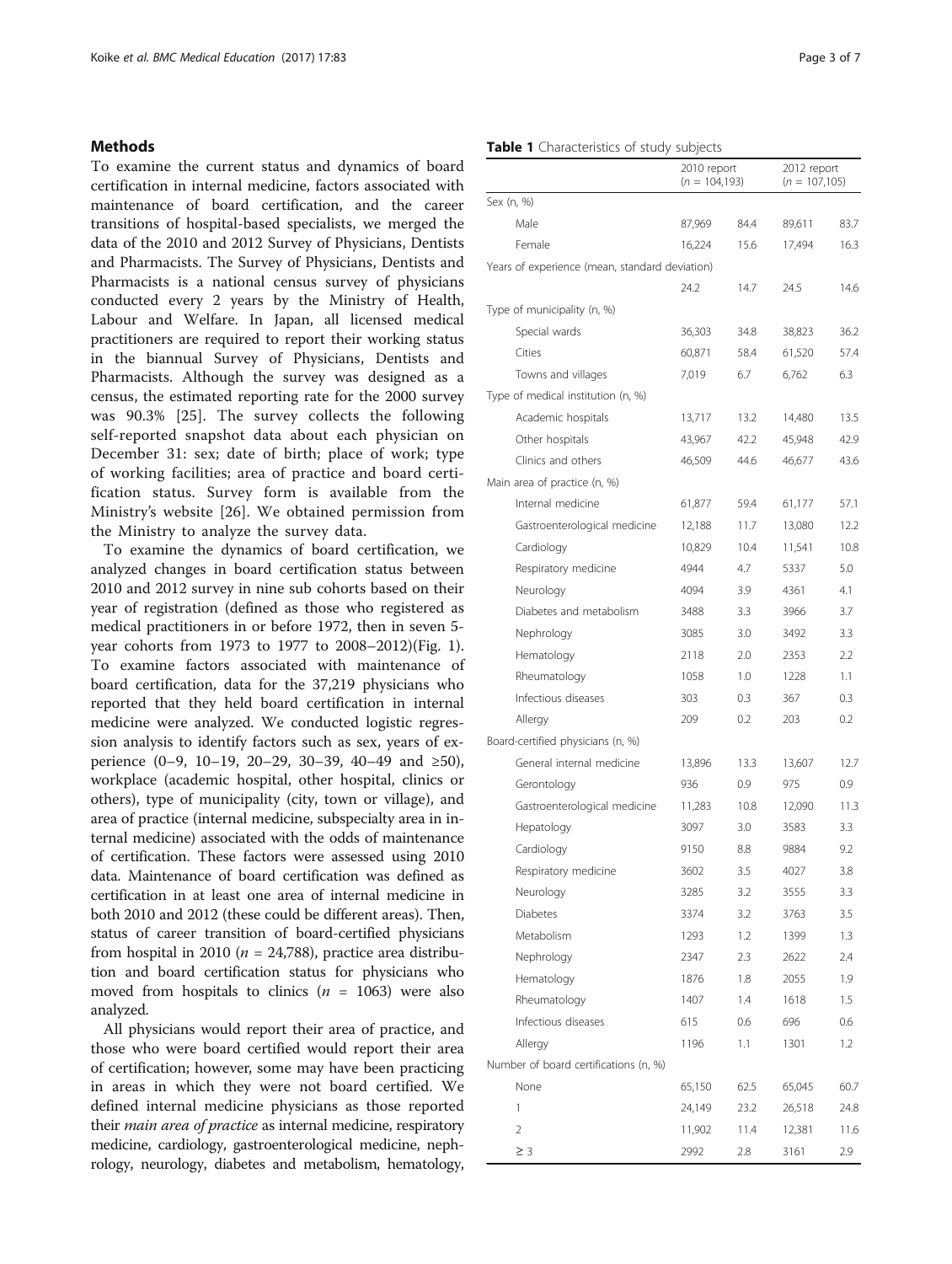| Year of registration<br>as physician | Certified as<br>of 2010 survey | Lost<br>certification | Not reported<br>in 2012 survey | Obtained<br>certification | Not reported<br>in 2010 survey | Certified as<br>of 2012 survey |
|--------------------------------------|--------------------------------|-----------------------|--------------------------------|---------------------------|--------------------------------|--------------------------------|
|                                      | (A)                            | (B)                   | (C)                            | (D)                       | (E)                            | (F)                            |
| 2012-2008                            | 0                              | 0                     | $\mathbf{0}$                   | $\mathbf{0}$              | 0                              | $\mathbf{0}$                   |
| 2007-2003                            | 890                            | 97                    | 75                             | 2000                      | 163                            | 2881                           |
| 2002-1998                            | 5183                           | 419                   | 324                            | 1452                      | 388                            | 6280                           |
| 1997-1993                            | 6579                           | 512                   | 237                            | 860                       | 267                            | 6957                           |
| 1992-1988                            | 7048                           | 499                   | 228                            | 655                       | 234                            | 7210                           |
| 1987-1983                            | 6325                           | 523                   | 183                            | 589                       | 151                            | 6359                           |
| 1982-1978                            | 5539                           | 509                   | 165                            | 536                       | 138                            | 5539                           |
| 1977-1973                            | 3176                           | 329                   | 122                            | 331                       | 92                             | 3148                           |
| 1972 or before                       | 4228                           | 955                   | 495                            | 684                       | 189                            | 3651                           |
| Total                                | 38,968                         | 3843                  | 1829                           | 7107                      | 1622                           | 42,025                         |

Table 2 Changes in board certification status between 2010 and 2012

allergy, rheumatology and/or infectious diseases. Main areas of practice other than internal medicine were classed as subspecialty areas of practice in internal medicine. Thirteen internal medicine subspecialty as for the area of board certification were defined with reference to the internal medicine specialty training standards of the Japanese Society of Internal Medicine [[27](#page-6-0)]: general internal medicine, respiratory medicine, cardiology, gastroenterological medicine, hepatology, nephrology, neurology, diabetes, metabolism, hematology, allergy, rheumatology, infectious diseases, and gerontology.

A  $P$  value of <0.05 was considered statistically significant. IBM SPSS Statistics (version 20.0 J, SPSS IBM Japan Inc., Tokyo, Japan) was used for statistical analysis.

## Results

#### Characteristics of study subjects

The majority of respondents in 2010 (59.4%, 61,877 out of 104,193) and 2012 (57.1%, 61,177 out of 107,105) chose internal medicine as their main area of practice, followed by gastroenterological medicine and cardiology. 37.5%, 39,043 out of 104,193 in 2010 and 39.3%, 42,060 out of 107,105 in 2012 internist were board certified in one area or more. Among physicians who reported their area of practice in internal medicine, 84.4% (87,969 out of 104,193) and 83.7%(89, 611 out of 107,105) were men in 2010 and 2012, respectively (Table [1\)](#page-2-0).

#### Dynamics of board certification status

Physicians seeking board certification tended to do so earlier in their early career (Table 2). Logistic regression showed that the odds of maintaining board certification were lower in women and those working at locations other than academic hospitals, and higher in those who practiced a subspecialty of internal medicine (Table 3).

Career transition from hospitals to clinics and practice area Among hospital physicians with board certification, 4.3% moved to clinics between 2010 and 2012 (Table [4](#page-4-0)); 87.7% maintained board certification but changed from a subspecialty area to more general internal medicine (Table [5](#page-4-0)), but 95.8% of physicians who moved to a clinic maintained their practice within internal medicine or one or more of its subspecialty areas (Table [6](#page-5-0)).

|                   |  |  | <b>Table 3</b> Factors associated with holding board certification in |  |
|-------------------|--|--|-----------------------------------------------------------------------|--|
| internal medicine |  |  |                                                                       |  |

|                                       | Odds ratio |      | 95% Confidence interval |      | $P$ value |
|---------------------------------------|------------|------|-------------------------|------|-----------|
| Sex                                   |            |      |                         |      |           |
| Male                                  | 1.00       |      | Reference               |      |           |
| Female                                | 0.87       | 0.79 |                         | 0.97 | 0.01      |
| Years since registration as physician |            |      |                         |      |           |
| $0 - 9$                               | 1.00       |      | Reference               |      |           |
| $10 - 19$                             | 1.53       | 1.32 |                         | 1.77 | < 0.001   |
| $20 - 29$                             | 1.69       | 1.46 |                         | 1.96 | < 0.001   |
| $30 - 39$                             | 1.28       | 1.10 |                         | 1.50 | < 0.001   |
| $40 - 49$                             | 0.54       | 0.45 |                         | 0.64 | < 0.001   |
| $\geq 50$                             | 0.22       | 0.18 |                         | 0.28 | < 0.001   |
| Type of municipality                  |            |      |                         |      |           |
| City                                  | 1.00       |      | Reference               |      |           |
| Town or village                       | 0.93       | 0.80 |                         | 1.08 | 0.31      |
| Type of institution                   |            |      |                         |      |           |
| Academic hospital                     | 1.00       |      | Reference               |      |           |
| Other hospital                        | 0.75       | 0.67 |                         | 0.84 | < 0.001   |
| Clinics and others                    | 0.65       | 0.57 |                         | 0.74 | < 0.001   |
| Main area of practice                 |            |      |                         |      |           |
| Internal medicine                     | 1.00       |      | Reference               |      |           |
| Subspecialty area                     | 1.51       | 1.40 |                         | 1.64 | < 0.001   |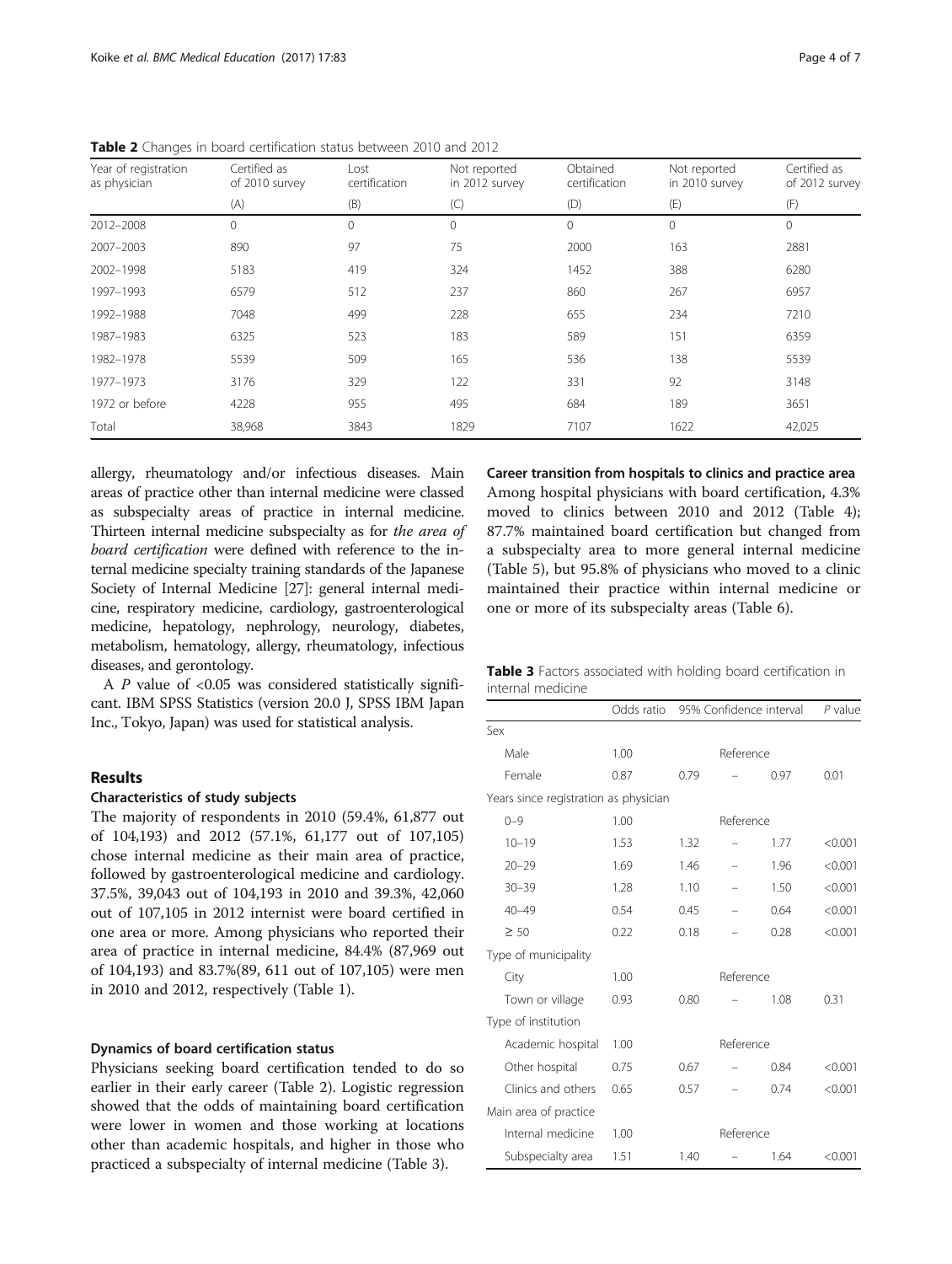| Years since registration<br>as physician | Status in 2010                                 | Status in 2012        |                     |                                    |                                    |
|------------------------------------------|------------------------------------------------|-----------------------|---------------------|------------------------------------|------------------------------------|
|                                          | Hospital physician with<br>board certification | Moved to clinic $(n)$ | Moved to clinic (%) | Holding board<br>certification (n) | Holding board<br>certification (%) |
| $0 - 9$                                  | 2712                                           | 115                   | 4.2                 | 97                                 | 84.3                               |
| $10 - 19$                                | 9953                                           | 501                   | 5.0                 | 447                                | 89.2                               |
| $20 - 29$                                | 7551                                           | 266                   | 3.5                 | 242                                | 91.0                               |
| $30 - 39$                                | 3439                                           | 121                   | 3.5                 | 99                                 | 81.8                               |
| $40 - 49$                                | 939                                            | 50                    | 5.3                 | 40                                 | 80.0                               |
| $\geq 50$                                | 194                                            | 10                    | 5.2                 |                                    | 70.0                               |
| Total                                    | 24,788                                         | 1063                  | 4.3                 | 932                                | 87.7                               |

<span id="page-4-0"></span>Table 4 Status of career transition of board-certified physicians from hospital to clinic

#### Discussion

We found that women were less likely to maintain board certification in internal medicine or one of its subspecialty areas after adjusting for possible confounding factors, results that are consistent with our previous study of women in surgery [[20](#page-6-0)]. It appears that women have difficulty maintaining board certification status in internal medicine and surgery. It is therefore critical that obstacles for female physicians must be overcome so as to meet the increasing demand for internists and specialists, for example by creating supportive working environment).

Table 5 Board certification status for physicians who moved from hospitals to clinics between 2010 and 2012

| Board certification status     |     | 2010 in hospitals |     | 2012 in clinics |  |
|--------------------------------|-----|-------------------|-----|-----------------|--|
|                                | n   | $\%$              | n   | $\%$            |  |
| Area of board certification    |     |                   |     |                 |  |
| General internal medicine      | 371 | 34.9              | 326 | 30.7            |  |
| Gerontology                    | 27  | 2.5               | 21  | 2.0             |  |
| Gastroenterological medicine   | 302 | 28.4              | 270 | 25.4            |  |
| Hepatology                     | 80  | 7.5               | 90  | 8.5             |  |
| Cardiology                     | 242 | 22.8              | 223 | 21.0            |  |
| Respiratory medicine           | 116 | 10.9              | 103 | 9.7             |  |
| Neurology                      | 70  | 6.6               | 60  | 5.6             |  |
| <b>Diabetes</b>                | 126 | 11.9              | 124 | 11.7            |  |
| Metabolism                     | 29  | 2.7               | 32  | 3.0             |  |
| Nephrology                     | 87  | 8.2               | 79  | 7.4             |  |
| Hematology                     | 36  | 3.4               | 30  | 2.8             |  |
| Rheumatology                   | 41  | 3.9               | 37  | 3.5             |  |
| Infectious diseases            | 15  | 1.4               | 11  | 1.0             |  |
| Allergy                        | 28  | 2.6               | 28  | 2.6             |  |
| Number of board certifications |     |                   |     |                 |  |
| 0                              | 0   | 0.0               | 131 | 12.3            |  |
| 1                              | 642 | 60.4              | 511 | 48.1            |  |
| $\mathfrak{D}$                 | 340 | 32.0              | 347 | 32.6            |  |
| $\geq$ 3                       | 81  | 7.6               | 74  | 7.0             |  |

We also found that internal medicine specialists who move to clinics generally stay within internal medicine and maintain board certification, but often change to more general practice. This career pathway is different from that of surgeons, who may change their area of practice from surgery to internal medicine [\[20\]](#page-6-0). Japan has well-equipped advanced medical facilities [\[28\]](#page-6-0), but the number of open hospitals is still limited (918 hospitals out of 8481 facilities as of 2014 [[29\]](#page-6-0)). Because surgeons need medical facilities that allow them to perform operations, many who have moved from hospitals to clinics may cease their surgical practice, which likely explains why surgeons who move from hospitals to clinics are less likely to maintain board certification than their internal medicine counterparts. However, this does not mean that board certification requirements differ between types of medical facility. As the role and function of board certification evolves and more physicians seek board certification, the roles of hospitals, clinics and the reimbursement system will also likely to change.

Our results reflect the fact that internists treat large numbers of patients with a wide range of disorders and provide primary medical care and disease management as necessary. In Japan, general practice/family medicine had not been an official category of area of practice and most physicians had been trained in a single area of practice [\[30](#page-6-0), [31\]](#page-6-0). Therefore, to work in general practice/ family medicine, physicians broaden their areas of practice to treat a wider range of patients. The major focus of the current revision of the board certification system to establish a two tier system of basic specialties and subspecialties, and to add general practice as a basic specialty [[15\]](#page-6-0). Currently, the Japanese Society of Internal Medicine has extensively reviewed their board certification system. This will improve the quality of internists, regardless of their area of internal medicine practice.

There will soon be three types of physician working in the area of general practice/family medicine in Japan: those who originally trained with the intention of working in general practice/family medicine; those who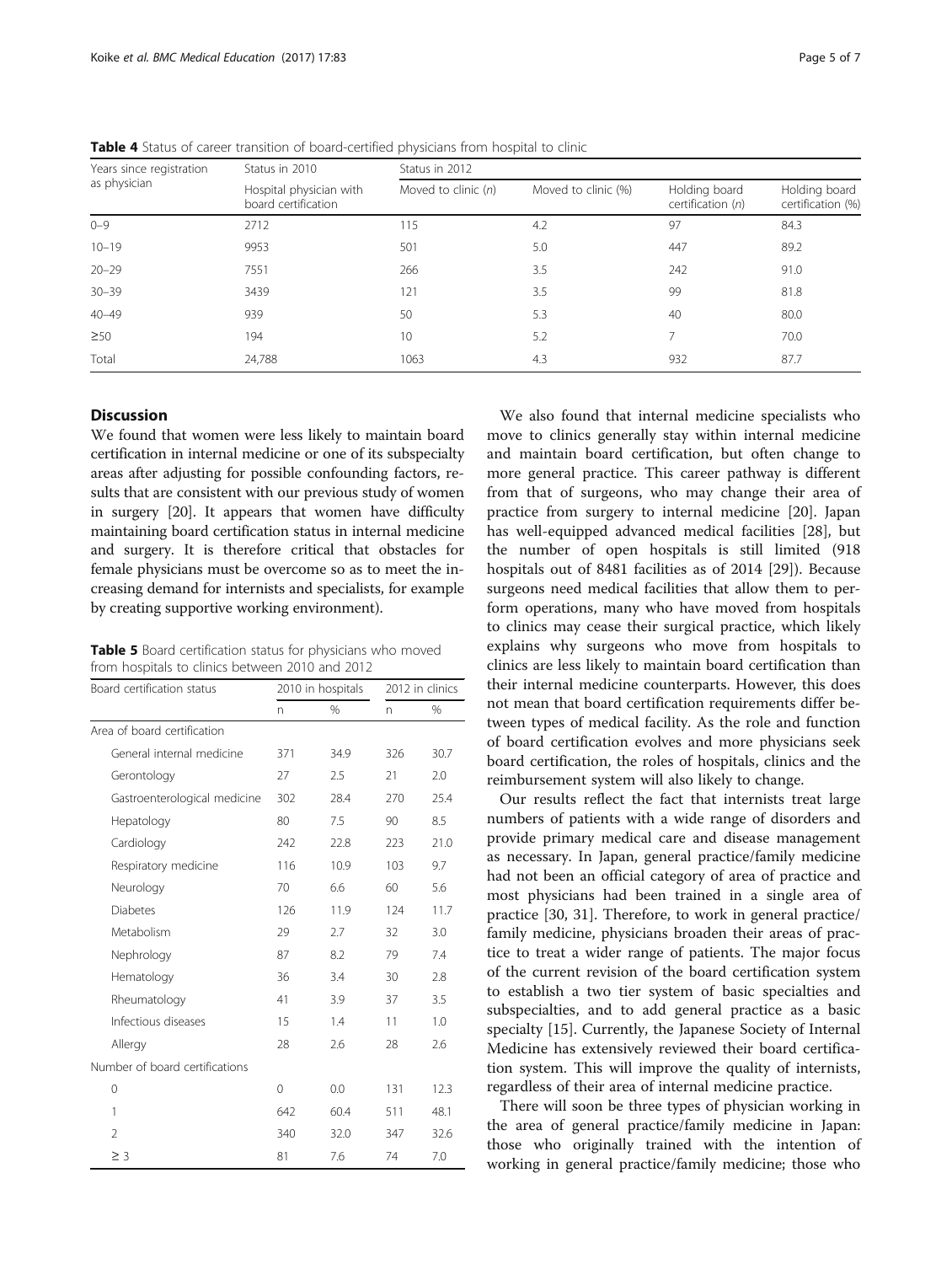| Main area of practice |                            | Internal medicine | Subspecialty in internal medicine | Other area of practice |
|-----------------------|----------------------------|-------------------|-----------------------------------|------------------------|
| As of 2010 (Hospital) | Area of practice (%)       | 334 (31.4)        | 729 (68.6)                        | Not applicable         |
|                       | Number board certified (%) | 334 (100)         | 729 (100)                         | Not applicable         |
| As of 2012 (Clinics)  | Area of practice (%)       | 611 (57.5)        | 407 (38.3)                        | 45(4.2)                |
|                       | Number board certified (%) | 525 (85.9)        | 377 (92.6)                        | 30(66.7)               |

<span id="page-5-0"></span>Table 6 Area of practice and board certification status of physicians who moved from hospitals to clinics between 2010 and 2012  $(n = 1, 063)$ 

trained in internal medicine, worked in a subspecialty and then broadened their area of practice; and those who had been working in areas other than general practice/family medicine and retrained (for example, a surgeon undergoing a career change). As the population ages, the greater demand for disease management will lead to greater demand for generalists, so more emphasis is needed on the training of different types of physicians in general/family practice. Such training must focus on more experienced doctors alike (in terms of continuing education), and those who have different backgrounds and experience.

This study had several limitations. First, the data set did not include data on Board-Certified Members of the Japanese Society of Internal Medicine; this certification is currently a condition for application for most subspecialties as well as application for Fellow of the Japanese Society of Internal Medicine. Second, the Survey of Physicians, Dentists and Pharmacists only establishes whether the respondent is board certified at the time of the survey, and does not collect data on the date of initial certification or its expiry. As one certification is effective for 5 years, the 2-year study observation period could have underestimated the certification maintenance rate. Adding questions to the Survey of Physicians, Dentists and Pharmacists, or establishing an integrated database of physicians' career characteristics including board certification would overcome this limitation, but this would need the consensus of relevant stakeholders. Third, although the the Survey of Physicians, Dentists and Pharmacists was designed as a census, some individuals did not respond, which might have affected the results. Finally, the main area of practice was self-reported so the actual practice pattern might be different.

## Conclusions

Revision of the board certification system in internal medicine in Japan must consider physicians' differing career paths, and take into account the needs of female physicians and flexibility to permit mid-career changes. Nevertheless, the quality of certification must be maintained, and the system must allow for sufficient numbers of physicians to be trained and distributed appropriately. It is also important to design programs to train

# specialists in general practice to meet the increasing demand for general/family practitioners.

#### Acknowledgments

Language editing services were provided by Convention Linkage, Inc. Tokyo Japan.

#### Funding

This study was supported by a Health Labour Sciences Research Grant from the Ministry of Health, Labour and Welfare, Tokyo, Japan (H26 Research on Statistics and Information 001) and by Grants-in-Aid for Scientific Research from Japan Society for the Promotion of Science. (Grant Number JP16K00432).

#### Availability of data and materials

Raw data collected for the government statistics will not be shared due to restrictions stipulated by the Ministry of Health, Labour and Welfare.

#### Authors' contributions

SK conceived the study, performed the analysis and drafted the manuscript. SK, MM, HI, HK, MS, and HY interpreted the results and wrote the manuscript. All authors read and approved the final manuscript.

#### Competing interests

Soichi Koike was based at The Department of Health Management and Policy, Graduate School of Medicine, The University of Tokyo until March 31, 2016, which is an endowed department. It received funds from Nissay Information Technology Co. Ltd., Chugai Pharmaceutical Co. Ltd., Shionogi & Co. Ltd., Asahi Kasei Pharma Corporation, CRECON Research & Consulting Inc., and Otsuka Pharmaceutical Co. Ltd. The other coauthors have no conflicts of interest.

#### Consent for publication

Not applicable.

#### Ethics approval and consent to participate

The ethics committee of the Graduate School of Medicine and Faculty of Medicine, The University of Tokyo approved the study. The requirement for consent from study subjects was waived, as this study was a secondary data analysis of government survey. Access to the survey data was approved by the Ministry of Health, Labour and Welfare.

#### Publisher's Note

Springer Nature remains neutral with regard to jurisdictional claims in published maps and institutional affiliations.

#### Author details

<sup>1</sup> Division of Health Policy and Management, Center for Community Medicine, Jichi Medical University, 3311-1 Yakushiji, Shimotsuke, Tochigi 329-0498, Japan. <sup>2</sup>Department of Health Management and Policy, Graduate School of Medicine, The University of Tokyo, 7-3-1 Hongo, Bunkyo, Tokyo 113-0033, Japan. <sup>3</sup>Department of Community Based Medical System, Institute of Biomedical and Health Sciences, Hiroshima University, 1-2-3 Kasumi, Minami-ku, Hiroshima 734-8551, Japan. <sup>4</sup> Department of Medical Community Network and Discharge, Chiba University Hospital, 1-8-1 Inohana, Chuo, Chiba 260-8677, Japan. <sup>5</sup>Department of Biomedical Informatics, The University of Tokyo, 7-3-1 Hongo, Bunkyo, Tokyo 113-0033, Japan. <sup>6</sup>Division of Cardiovascular Medicine, Department of Medicine, Jichi Medical University School of Medicine, 3311-1 Yakushiji, Shimotsuke, Tochigi 329-0498, Japan.